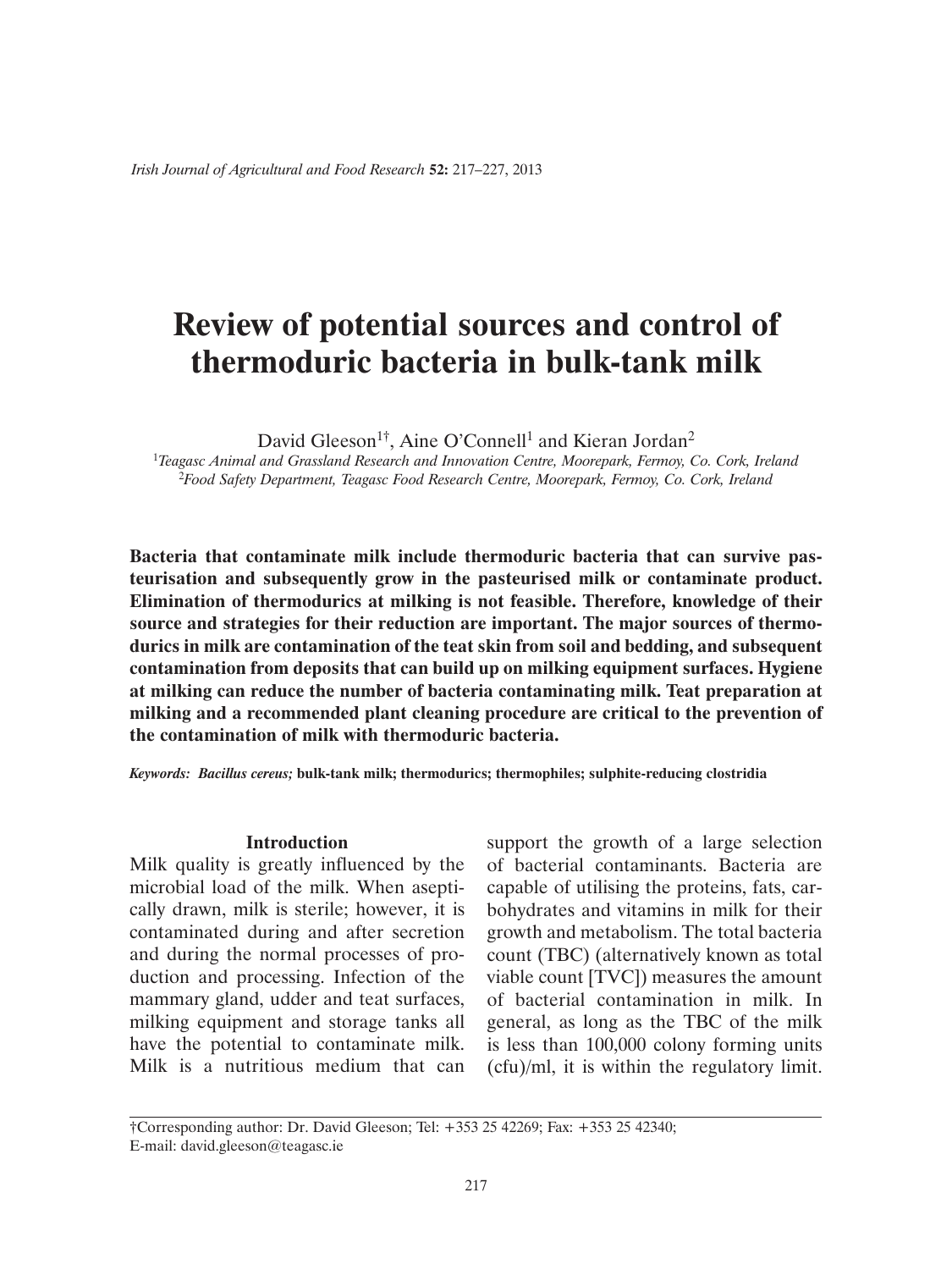However, good quality milk has a TBC of <10,000 cfu/ml. Most of these bacteria are killed by pasteurisation; however, some bacteria can survive pasteurisation and are called thermodurics. Depending on their physiological characteristics, thermodurics are divided into different categories:

*Thermophilic thermodurics:* thermophiles have an optimum growth temperature of  $50-55$  °C, but can grow in the range of 40–60 °C. If present in milk, they can grow during the pre-heating stages of processing (Murphy *et al.* 1999) and the numbers can be increased after processing. Therefore, initial numbers in milk need to be low.

*Mesophilic thermodurics:* mesophiles have an optimum temperature of about 30 °C although they can grow in the range 5 to 50 °C. Therefore, they can grow during poor refrigeration conditions on-farm or during processing. These sporeforming and nonsporeforming bacteria include, for example, strains of *Bacillus*, *Microbacterium*, *Micrococcus*, *Enterococcus*, *Streptococcus* and *Arthrobacter.* Spore forming bacteria have the ability to form spores when subjected to harsh environments (i.e. high temperatures, extreme pH values or nutrient lacking environments). The original cell makes a copy of its chromosome and surrounds it with a tough wall forming a dormant dehydrated resistant spore. When conditions become favourable the spore

can rehydrate and resume metabolism. By these means, spore forming bacteria have the ability to withstand pasteurisation during milk processing. Growth temperature range for thermophilic, mesophilic and psychrophilic bacteria is presented in Table 1.

*Psychrotrophic thermodurics*: psychrophiles can grow at temperatures from freezing to 25 °C. A sub-group within this group are psychrotrophs that can grow at or below 7 °C. Mesophilic bacteria that can grow at refrigeration temperatures are also called psychrotrophs. Most psychrotrophs are not heat resistant, e.g. *Pseudomonas* spp., and are in milk due to post-pasteurisation contamination. Psychrotrophic thermodurics have the ability to withstand pasteurisation and subsequently grow at refrigeration temperatures, in on-farm bulk tank milk or in product. In addition to being spore-forming bacteria, they can produce proteolytic enzymes that degrade protein and fat in milk.

Due to their ability to withstand pasteurisation, thermoduric bacteria can limit the shelf life of pasteurised milk (Te Giffel *et al*. 1997). Late blowing of cheese and 'bitty cream' in milk are issues associated with thermoduric contamination (Stone and Rowlands 1952). Additionally, some thermodurics are food borne pathogens, thus their numbers in dairy products must be minimised. Testing for thermoduric bacteria

| <b>Bacterial group</b>          | <b>Parameter</b> | <b>Growth temperature</b> |
|---------------------------------|------------------|---------------------------|
| Thermophilic 'heat loving'      | Minimum          | $40^{\circ}$ C            |
|                                 | Maximum          | 60 °C                     |
|                                 | Optimum          | $50 - 55$ °C              |
| Mesophilic 'medium temperature' | Minimum          | $5^{\circ}$ C             |
|                                 | Maximum          | $50^{\circ}$ C            |
|                                 | Optimum          | $30 - 37$ °C              |
| Psychrophilic 'cold loving'     | Minimum          | $0^{\circ}$ C or less     |
|                                 | Maximum          | $25^{\circ}$ C            |
|                                 | Optimum          | ≤20 °C                    |

**Table 1. Growth temperature ranges for thermophilic, mesophilic and psychrophilic bacteria**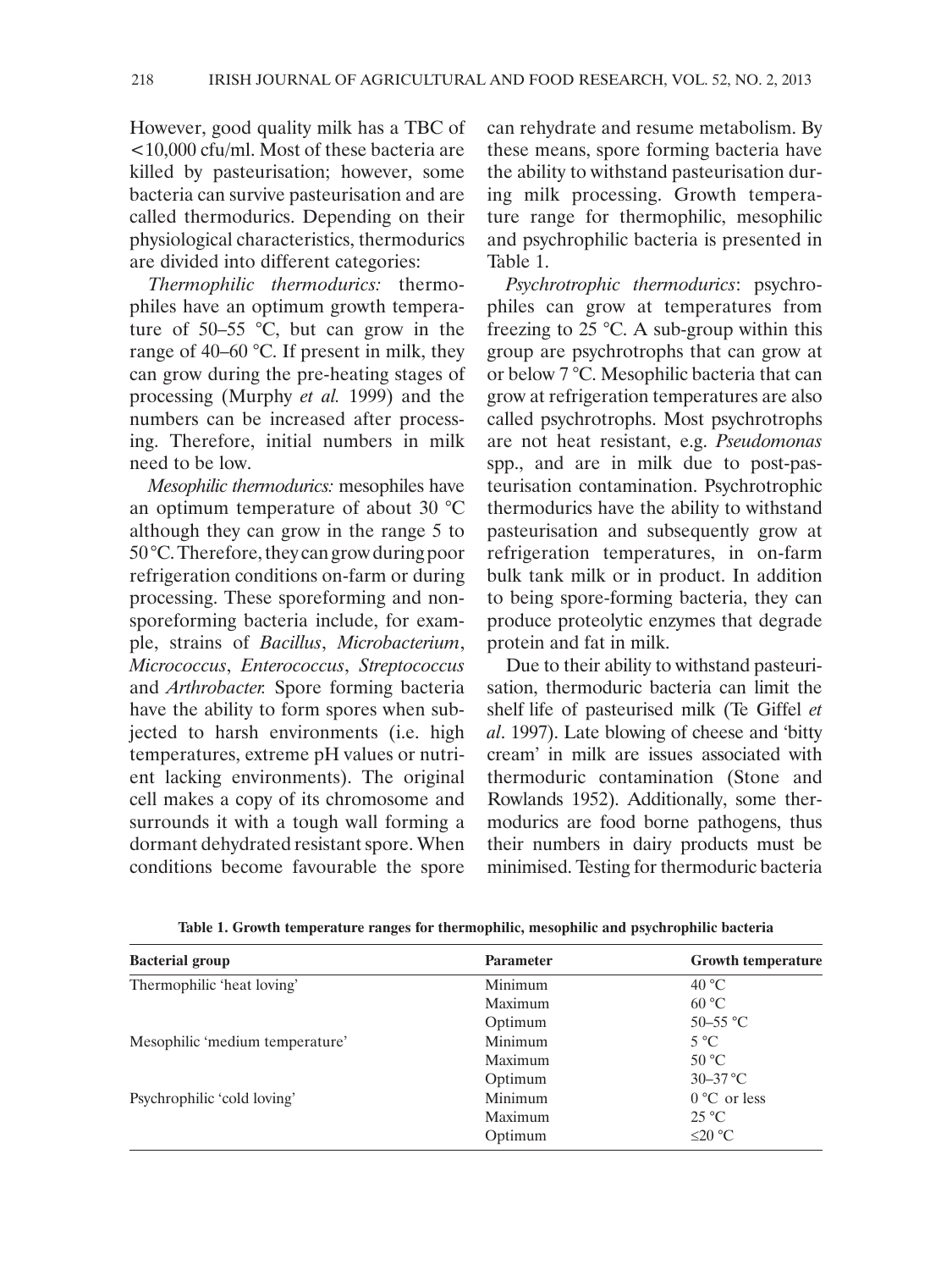involves pasteurising milk samples in the laboratory by heating for 30 min at 62.8 °C, after which a conventional TBC method such as standard plate count or petrifilm aerobic count is used to enumerate the surviving bacteria (Frank and Yousef 2004).

Major bacterial groups of concern to the dairy industry are the *Bacillus cereus* group, the sulphite-reducing clostridia (SRC) and psychrotrophic thermodurics.

## *Bacillus cereus* **group of bacteria**

*B. cereus* is a Gram positive, rod-shaped, spore-forming motile bacterium with peritrichous flagella (Christiansson 2011) which can grow in aerobic or faculatively anaerobic conditions and can survive pasteurisation (Granum 2005). It is a member of the *Bacillus cereus* group which, in addition to *B. cereus*, comprises five other very closely related species, *B. thuringiensis, B. mycoides, B. weihenstephanensis, B. pseudomycoides* and *B. anthracis* that are very difficult to distinguish (Table 2; Tallent *et al.* 2012a)*. B. cereus* group bacteria can be isolated on selective mannitol egg yolk polymyxin agar (MYP). The colonies are pink (mannitol negative) with a zone of precipitate (lecithinase positive) (Mossel, Koopman and Jongerius 1967). Traditional biochemical tests for the identification of *B. cereus* (*sensu stricto*) are Voges-Proskauer (positive), nitrate reduction (positive), glucose fermentation (positive) and catalase (positive) (Table 2). The optimum temperature for growth of *B. cereus* group is 30–37 °C although they have the ability to grow at temperatures in the range 4.5 to 50 °C (Claus and Berkley 1986).

Spores of the *B. cereus* group are sufficiently heat resistant to survive high temperature short time (HTST) pasteurisation. Instead of destroying the spores, the heat treatment can trigger spores to germinate and subsequently grow in the pasteurised product (Griffiths and Phillips 1990). Species within the *B. cereus* group are foodborne pathogens capable of causing foodborne illness. Diarrhoeal disease occurs when ingested food containing 105- 107 cells of *B. cereus* (*sensu stricto*) produce enterotoxin in the small intestine (Granum 2005). An emetic disease occurs when food containing pre-formed toxin is ingested.

The occurrence of *B. cereus* group species in raw milk and consequently in pasteurised products, particularly dried products, is almost inevitable. Of 92 infant milk formula (IMF) samples examined in a German study, 54% were positive for *B. cereus* group (Becker *et al*. 1994). While there was a high percentage of positive samples the counts were relatively low  $(0.3-10 \text{ cftu/g})$ . Similarly, 59 of 100 IMF samples from Ireland were positive for *B. cereus* group but again counts were low (Haughton, Garvey and Rowan 2010). When stored under unfavourable conditions after reconstitution (>25 °C for 14h), *B. cereus* (*sensu stricto*) became the dominant organism and has antagonistic properties towards other groups of bacteria (Haughton *et al*. 2010). Reports on illness from contaminated IMF are rare. Nevertheless, strict caution to prevent contamination is warranted due to the high susceptibility of the target consumers.

Various agars can be used to isolate *B. cereus* group bacteria, all of which contain egg yolk and rely on the production of lecithinase by *B. cereus* colonies for identification (Tallent *et al.* 2012b). Further identification to species level requires the use of traditional biochemical tests (Table 2) or molecular methods.

# **Sulphite-reducing clostridia**

Sulphite-reducing clostridia (SRC) are Gram positive anaerobic spore-forming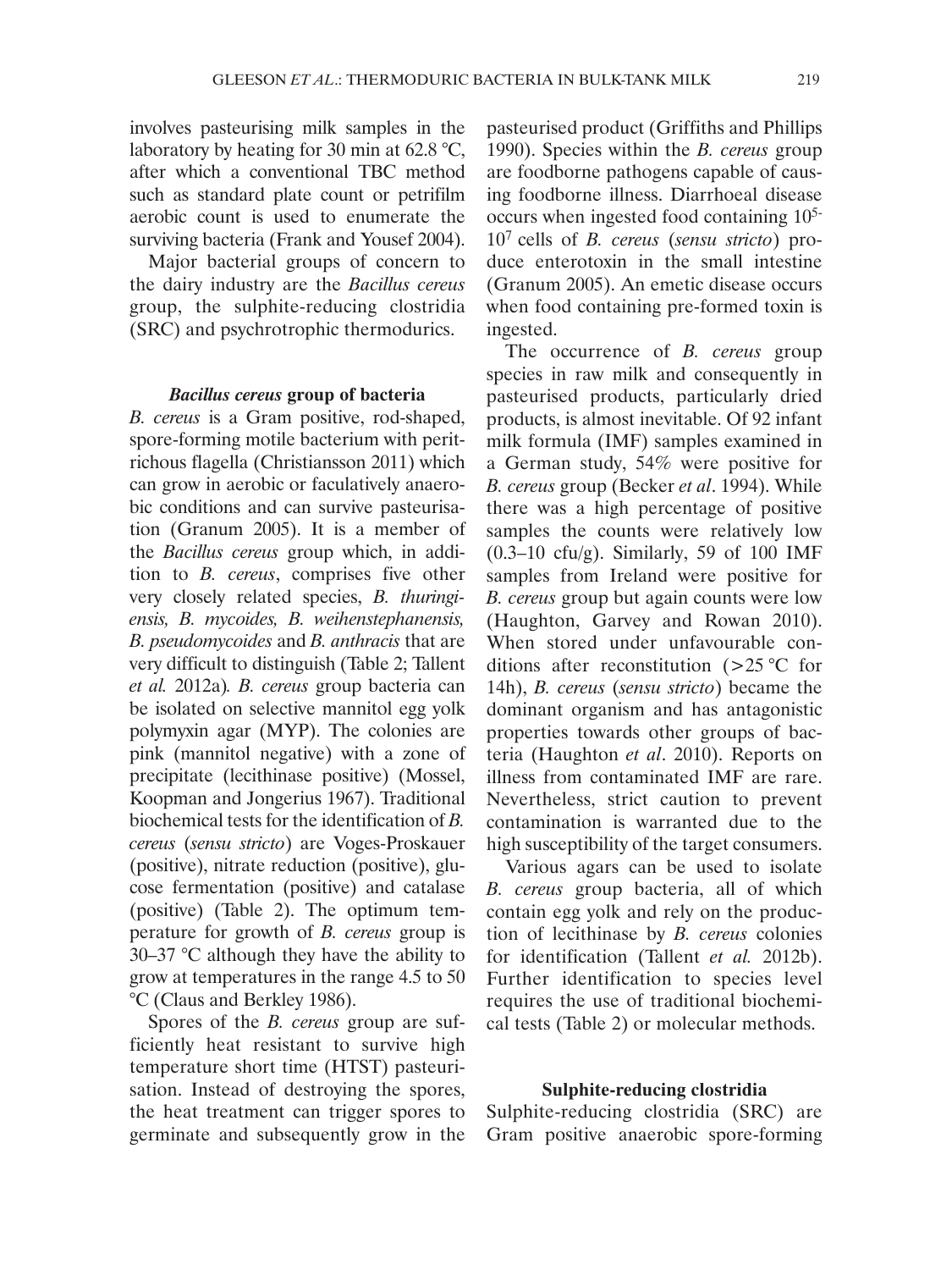| 220<br>IRISH JOURNAL OF AGRICULTURAL AND FOOD RESEARCH, VOL. 52, NO. 2, 2013 |  |
|------------------------------------------------------------------------------|--|
|------------------------------------------------------------------------------|--|

| lest                                                                        | B. cereus | <b>B.</b> thuringiensis | <b>B.</b> mycoides | <b>B.</b> weihenstephanensis | <b>B.</b> anthracis | B. megaterun  |
|-----------------------------------------------------------------------------|-----------|-------------------------|--------------------|------------------------------|---------------------|---------------|
| Gram reaction                                                               |           |                         |                    |                              |                     |               |
| Catalase                                                                    |           |                         |                    |                              |                     |               |
| Motility                                                                    |           |                         |                    |                              |                     |               |
| Nitrate reduction                                                           |           |                         |                    |                              |                     |               |
| Decomposed of tyrosine                                                      |           |                         |                    |                              |                     | $\frac{1}{+}$ |
|                                                                             |           |                         |                    |                              |                     |               |
|                                                                             |           |                         |                    |                              |                     |               |
| Lysozyme-resistant<br>Egg yolk reaction<br>Anaerobic utilisation of glucose |           |                         |                    |                              |                     |               |
|                                                                             |           |                         |                    |                              |                     |               |
| Voges-Proskauer reaction<br>Acid produced from mannitol                     |           |                         |                    |                              |                     |               |
| Haemolysis (sheep RBC <sup>e</sup> )                                        |           |                         |                    |                              |                     |               |
| a90-100% of strains are positive.                                           |           |                         |                    |                              |                     |               |
| 50% of strains are positive.                                                |           |                         |                    |                              |                     |               |

c90–100% of strains are negative.

:90-100% of strains are negative.

dRed blood cells. ND=Not determined.

VD=Not determined Red blood cells.

bacteria (Donnelly and Busta 1981). Similar to *B. cereus*, SRC describes a group of bacteria consisting of 12–14 different species that are difficult to distinguish to species level. The spores are highly resistant to extreme chemical and physical conditions and are ubiquitous in nature where they can germinate when conditions are favourable (Aureli and Franciosa 2002). Growth temperatures for each species can vary from 3.3 °C to 80 °C (Aureli and Franciosa 2002). The ability of organisms in this group to reduce sulphite to sulphide and form black colonies on selective agar is a fundamental basis for their identification and thus they are referred to as sulphite-reducing clostridia (Angelotti *et al*. 1962; Weenk, Fitzmaurice and Mossel 1991; Aureli and Franciosa 2002). *Clostridium perfringens* is one of the key SRC species and is commonly found in faeces (of both humans and animals) and is widely distributed in soil, dust, vegetation and raw foods. Characteristics of both *C. perfringens* and *B. cereus* are outlined in Table 3. On the farm, silage can be a major source of this and other *Clostridia* since the silage making process provides the bacteria with an anaerobic environment in which they can grow. Spores ingested by cows eating contaminated silage are excreted in the faeces which can contaminate raw milk at milking (Aureli and Franciosa 2002). A heat labile cytotoxic enterotoxin can be produced by *C. perfringens.* The toxin disrupts the membrane of epithelial cells resulting in diarrhoea, cramps, nausea and vomiting which follow shortly after ingestion of numbers in excess of 108 cells (Andersson, Ronner and Granum 1995; Aureli and Franciosa 2002). Because of their potential toxicity to infants, it has been recommended that spore counts in infant foods are minimised (Aureli and Franciosa 2002). The detection of sulphite-reducing *Clostridia,* as the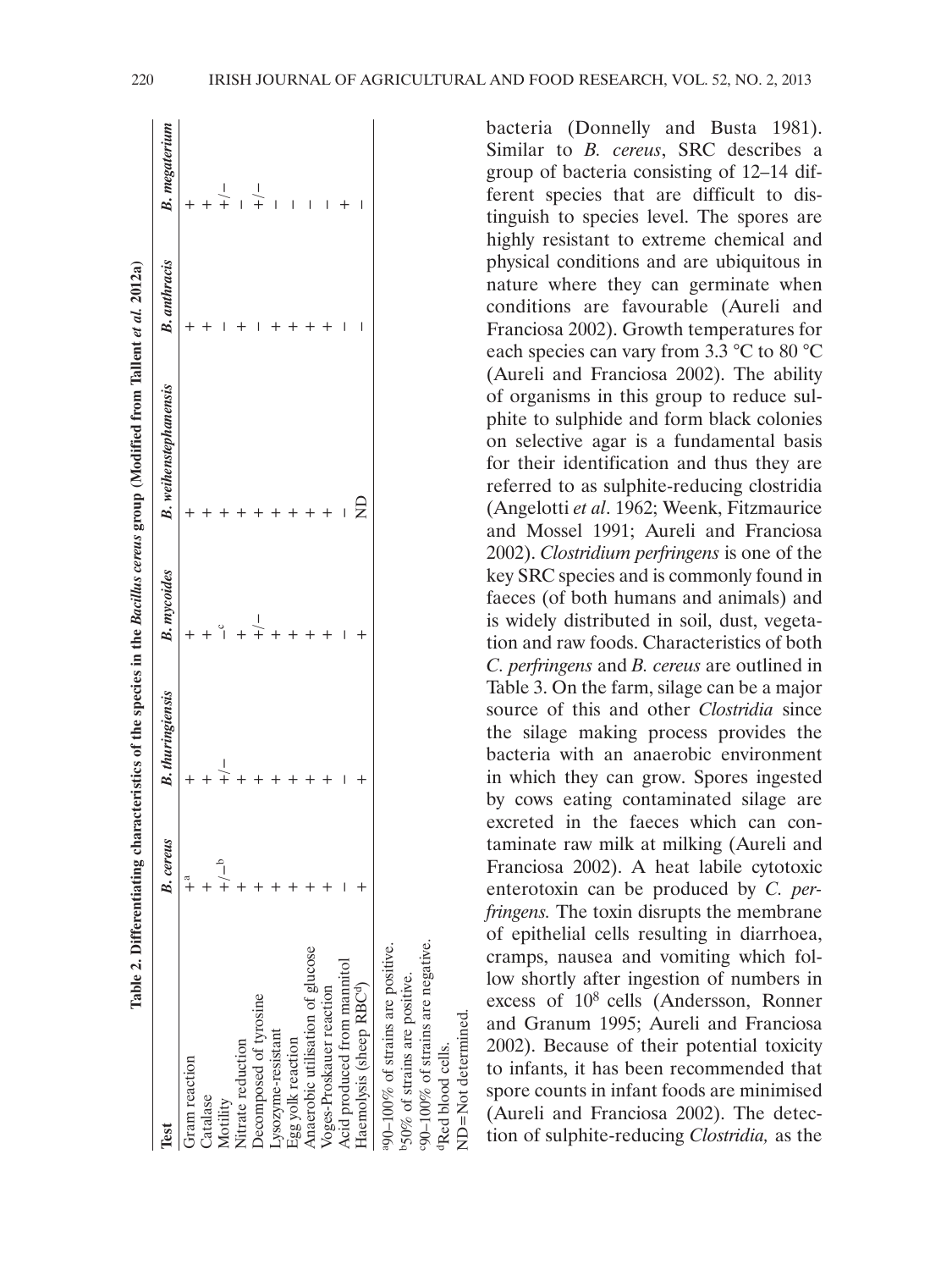name suggests rely on *Clostridia* spp. to reduce sulphite in iron sulphite agar base to form ferrous sulphide which results in the formation of black colonies. Polymyxin is added to the agar to select for *Clostridia*  spp. The growth of sulphite-reducing *Clostridia* requires anaerobic incubation at 30–37 °C for up to three days (Aureli and Franciosa 2002).

# **Regulations**

As *B. cereus* in milk can be toxin-producing, the European Union (EC, 1771/2007) has set a threshold for *B. cereus* spores in dried infant formulae intended for infants below 6 months of age. For product to be considered satisfactory and within the threshold levels, five samples are analysed and four samples must be below 50 cfu/g while the remaining sample can be between 50 and 500 cfu/g. In order to achieve this target level, the specifications for *B. cereus* in raw milk are frequently set at <10 cfu/ml. In order to achieve these specifications, it is necessary to understand the sources of these bacteria and the control measures that can facilitate their reduction.

Ideally, thermoduric counts should be below 100 to 200 cfu/ml and counts below 10 cfu/ml indicate excellent equipment hygiene (Reinemann *et al.* 2003). While in the past a limited number of processors in Ireland tested for thermoduric bacteria, more have been obliged to include it as part of the payment schemes in order to comply with customer requirements. Those that conduct this analysis carry out approximately two tests per month and have set a penalty threshold for thermoduric counts in raw milk at 1000 cells/mL.

# **Sources of thermoduric bacteria in raw milk**

Contamination of bulk tank milk by microorganisms occurs during and after milking (Figure 1). Thermoduric bacteria in milk can arise from soil, bedding, feed, dust, all of which contaminate cow's teats, from which raw milk can be contaminated. Additionally, contamination can occur from deposits on milking equipment.

# *Contamination from teat skin*

Teat skin is considered the major source of thermoduric spores in raw milk and

|                                                                                 | Clostridium perfringens                                                                        | <b>Bacillus cereus group</b>                                                               |
|---------------------------------------------------------------------------------|------------------------------------------------------------------------------------------------|--------------------------------------------------------------------------------------------|
| Relevance                                                                       | Foodborne intoxications                                                                        | Foodborne intoxications, spoil<br>pasteurised dairy products                               |
| Number of species                                                               | 12 to 14                                                                                       | 6                                                                                          |
| Growth conditions                                                               | Anaerobic                                                                                      | Anaerobic and facultatively<br>anaerobic                                                   |
| Growth in milk                                                                  | <b>Yes</b>                                                                                     | <b>Yes</b>                                                                                 |
| Temperature range for growth                                                    | $12 - 60$ °C                                                                                   | $4 - 55$ °C                                                                                |
| Optimum temperature                                                             | $43 - 47$ °C                                                                                   | $30 - 37$ °C                                                                               |
| Example of industry specification for spore<br>concentrations in bulk tank milk | $<$ 5 spores/mL                                                                                | $< 10$ spores/mL                                                                           |
| Origin of spores in bulk tank milk                                              | Environment – exterior<br>of teats (soil, faeces,<br>silage, milking/<br>processing equipment) | Environment – exterior of<br>teats (soil, faeces, silage,<br>milking/processing equipment) |

**Table 3. Characteristics of** *Clostridium perfringens* **and** *Bacillus cereus* **group**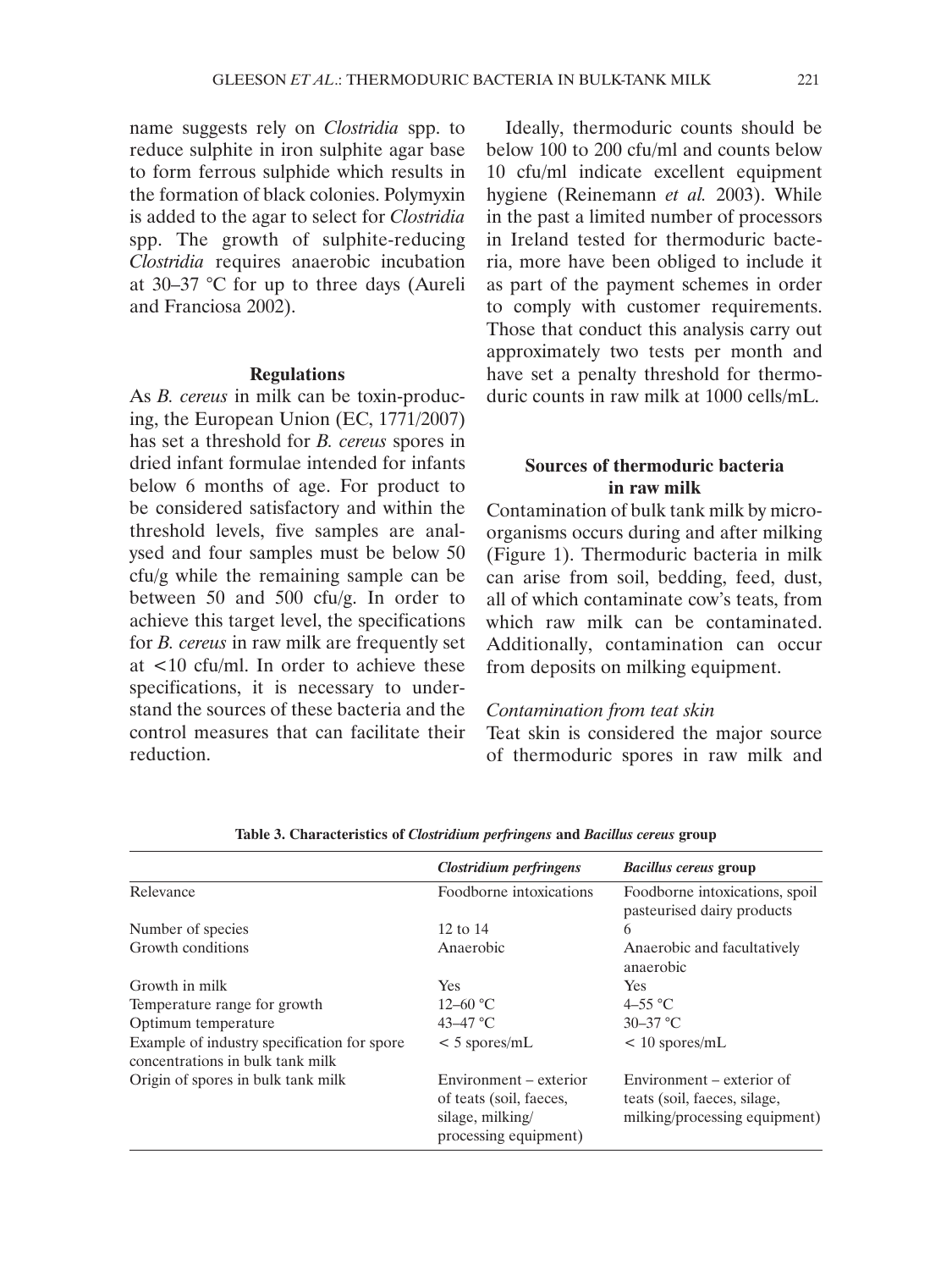subsequent attachment to surfaces and growth are responsible for the majority of the spore contamination in bulktank milk (McKinnon and Pettipher 1983; McKinnon, Rowlands and Bramley 1990; Christiansson, Bertilsson and Svensson 1999). Dirt attached to teats rinses off during milking and spores present in the rinsed off dirt contaminate the milk. The concentration of spores transmitted to milk depends on the amount of dirt on teats and the spore concentration in the dirt. Predictive models have been used to quantitatively identify factors that have the greatest effect on spore concentrations in bulk tank milk. Using such models, Vissers *et al.* (2007) estimated that when teats were contaminated with soil, 33% of tank milk will contain >1000 spores/L, whereas when feed is the main source of contamination, this figure is only 2%. Therefore, cleaning of teats prior to milking can reduce the spore count of milk. Different teat-cleaning methods have been evaluated to determine their effect on the presence of spores in milk. The most effective method (showing a reduction of 96%) was

when a moist washable towel followed by drying with a dry paper towel for a total of 20 s was used (Magnusson *et al.* 2006). That study also showed that cleaning was independent of the contamination source (soil, manure, sawdust) or type of spore. Significant reductions in TBC, thermoduric bacteria, enterocci and coliforms were shown with full teat preparation as compared to no teat preparation (Murphy *et al.* 2005). Furthermore, teat preparation involving the use of disinfectant wipes or teat disinfection followed by drying with individual paper towels have also been shown to reduce *Staphylococcus*, *Streptococcus* and coliform numbers on teat skin prior to milking (Gleeson *et al.* 2009). However, teat washing using an iodine solution was shown to be ineffective in reducing bacterial populations of the teat unless followed by thorough drying (Zarkower and Schenchenzuber 1977). This highlights the importance of drying in any teat preparation procedure. A recent survey of over 400 farms in Ireland showed that only 2% of farms wash and dry cow's teats during the summer months with this



*Figure 1. Sources and route of microbial contamination into milk. Microorganism and spores are transmitted to milk (1) via the exterior of cows' teats, and (2) via surfaces of the milking equipment.*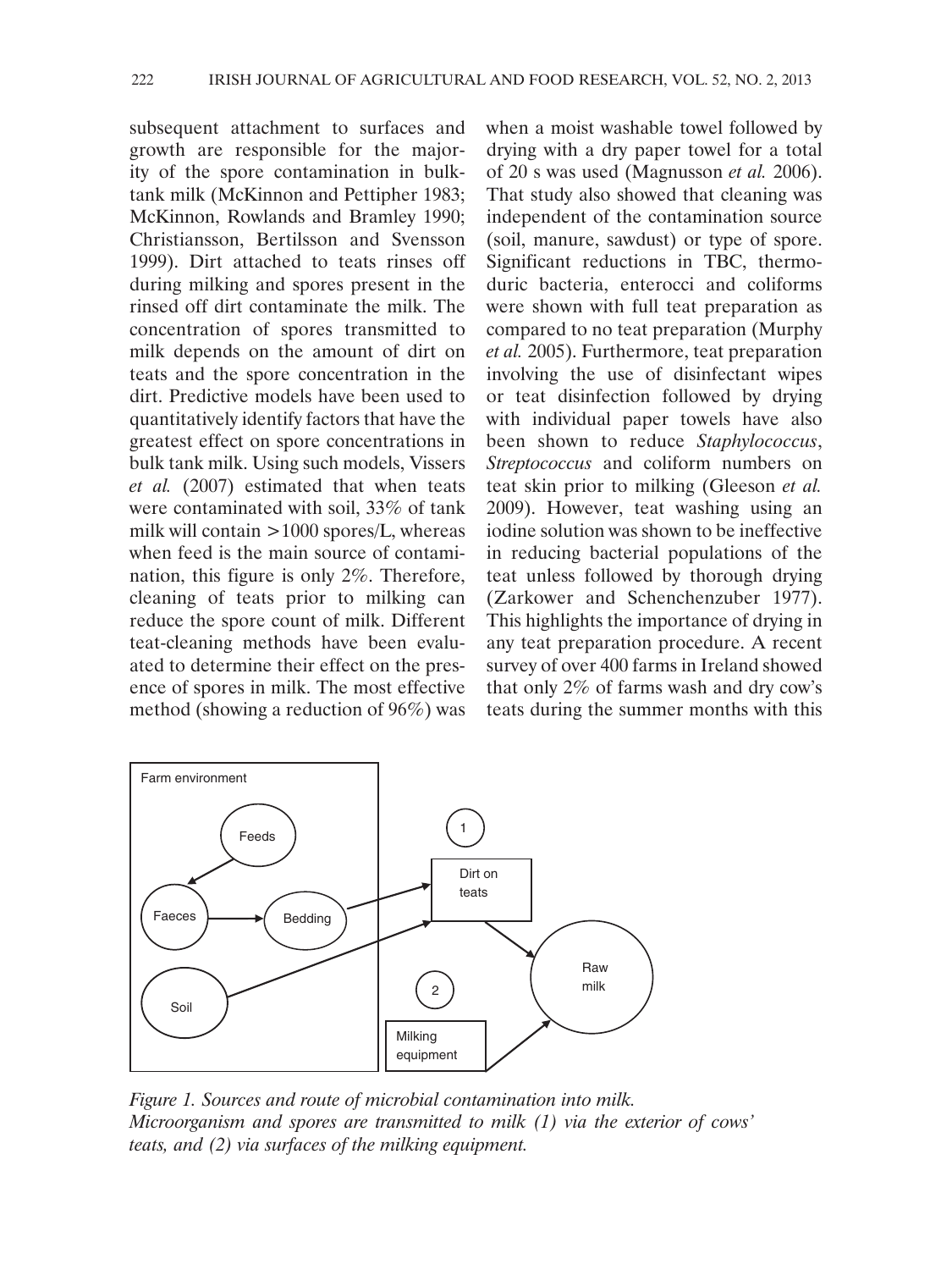figure increasing to only 7% during the winter months (Kelly *et al.* 2009). This demonstrates an opportunity for reducing the contamination of Irish milk with spore-forming bacteria.

It has been demonstrated that during the grazing season, the spore concentration in bulk tank milk can be directly related to the contamination of teats with soil (Christiansson *et al.* 1999). High water content of soil and dirty access roadways were considered the most important factors associated with high spore concentrations. It was also suggested that increased soil consumption occurs during wet weather (Herlin and Anderson 1996) due to increased levels of soil present on grazed grass. Spores in the subsequent faeces can contribute to some extent to the spores in milk via contamination of teats from cows lying on pasture. In addition to dirty teats and soil, the concentration of spores in animal feed is a source of contamination during the housing period. Poor quality silage with spore counts of  $4.5 \log_{10}$ cfu/g was considered a likely source of teat contamination (Slaghuis *et al*. 1997). Reductions in spore counts of 60% were feasible indoors by ensuring that the spore concentration of feed was less than  $3 \log_{10}$ cfu/g and the pH of the ration is less than 5.0 (Vissers *et al.* 2007). Cubicle bedding was also considered as a source of milk contamination with *B. cereus* (Davies and Wilkinson 1973). High *B. cereus* counts were shown to be present in the upper layers of sawdust used for bedding cows whilst indoors, which was in direct contact with cow's udders (Magnusson *et al.* 2007). The addition of some cubicle bedding materials such as hydrated lime can lower bacterial counts on cubicle beds (Hogan *et al.* 1989).

In addition, the standard of hygiene of dairy facilities may affect the levels of bacteria found in milk. In Ireland 57% of milking facilities surveyed were considered

unsatisfactory in terms of cleanliness (Kelly *et al.* 2009). Improved dairy and parlour hygiene, the fitting of individual feed hopper covers and keeping the bulk milk tank lid closed during the milking process would minimise the possibility of dust getting into raw milk.

## *Contamination from milking equipment*

Inadequate cleaning and maintenance of milking equipment can promote biofilm formation on stainless steel surfaces. *B. cereus* biofilms may develop in storage and piping systems that are partially filled or where residual liquid remains after a production cycle (Wijman *et al.* 2007), where they facilitate the growth and multiplication of thermoduric spores which can be released into milk. Biofilms allow greater resistance of bacteria to temperature and sanitation (Frank and Koffi 1990). The inclusion of regular acid cleaning of the milking equipment (Elmoslemany *et al*. 2010) to remove mineral deposits and the inclusion of premilking plant disinfection (with sodium hypochlorite or peracetic acid) have both been shown to minimise the levels of thermoduric bacteria in raw milk (Gleeson, O'Brien and Jordan 2013). A number of effective cleaning procedures suitable for milking systems in Ireland have been developed (Gleeson 2013). Sodium hypochlorite has been previously shown to be effective for the cleaning and disinfection of milking equipment (Reinemann *et al.* 2003), but issues with chlorine residues may result from inappropriate use (Ryan *et al*. 2012). Peracetic acid contains environmentally acceptable breakdown products and is effective against bacteria and spores (Watkinson 2008).

The level of water hardness was shown to have an impact on equipment hygiene (Elmoslemany *et al.* 2009). Levels of water hardness expressed as calcium carbonate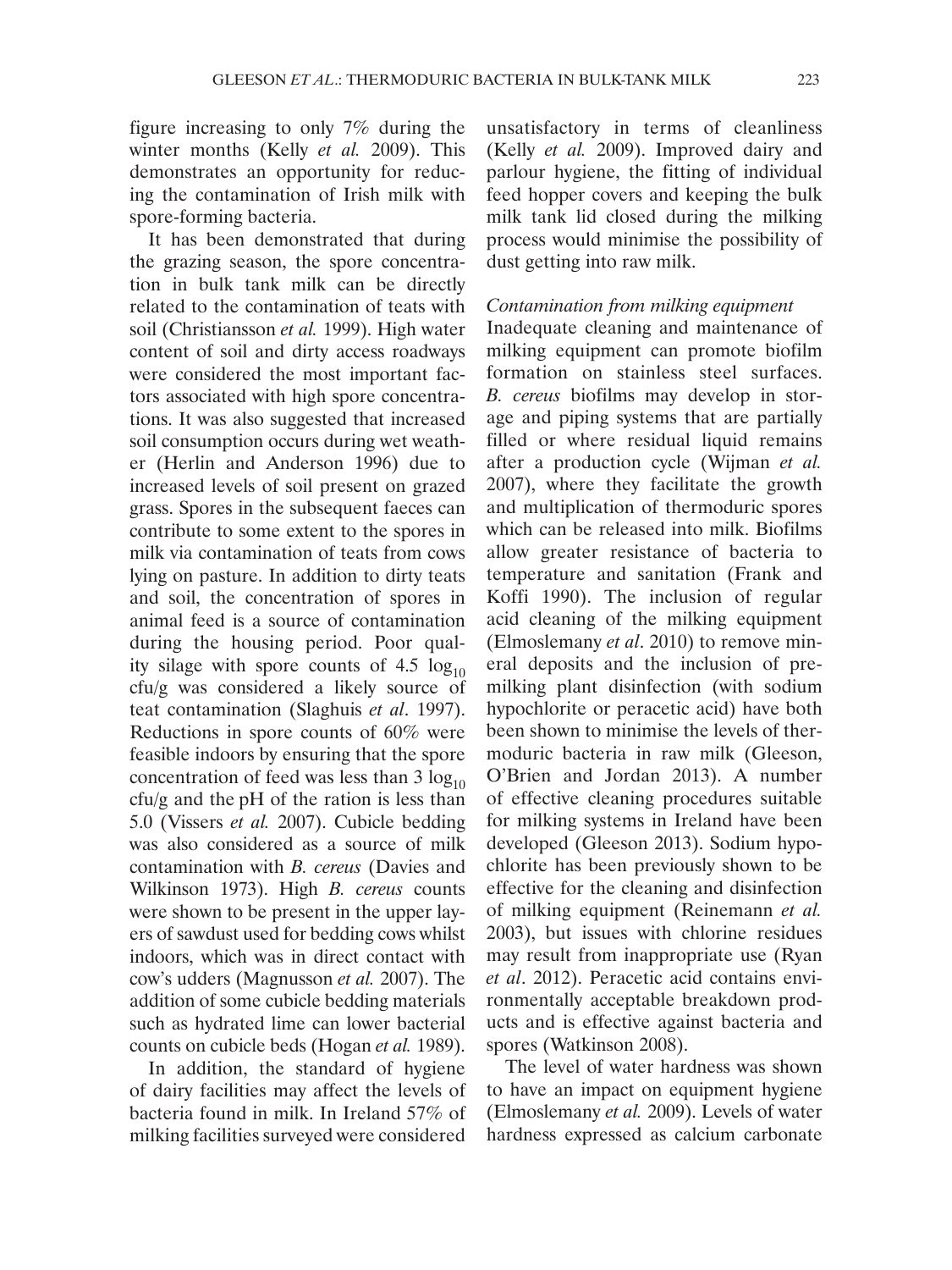$(CaCO<sub>3</sub>)$  can vary from soft  $(<60 \mu g/mL)$  to very hard water (>200 µg/mL) (Watkinson 2008). Hard water has increased magnesium and calcium levels which have a negative effect on disinfectant efficacy and result in mineral deposits on surfaces and the likelihood of biofilm formation. In addition to regular plant descaling, the installation of water softeners provides an effective method for improving water quality and should be considered where water hardness levels are >200  $\mu$ g/mL (Watkinson 2008).

Automatic cleaning of milk liners between individual cow milkings can also minimise the levels of bacteria (mesophillic *Staphylococcus*, *Streptococcus* and coliform) on liners (Gleeson, O'Callaghan and O'Brien 2010), thus reducing the possibility of bacterial contamination of milk. Only 40% of Irish dairy farmers use heated water, which was shown to have significantly positive effect on total bacterial counts in the milking parlour (Kelly *et al.* 2009). The effectiveness of cleaning agents improves as water temperature was increased (Reinemann *et al.* 2003), and lower wash water temperature can be associated with more variability in farm milk bacterial levels (Bava *et al.* 2009). However, Palmer and O'Shea (1973) concluded that cold circulation cleaning systems compared favourably with conventional circulation cleaning when alkaline powder products (76%) were used with extended surface contact time (rinsing delayed until just before the next milking) and the pH of the working solution was >10. However, hot water provides greater microbial kill than chemical cleaning with cold water. A rise in temperature of 10 °C increased the reaction rates of chemicals by between two and eight times (Watkinson 2008). For effective cleaning an initial cycle water temperature of 70° C and an end of cycle temperature of 50° C is recommended for CIP cleaning with liquid detergent-steriliser solutions (Gleeson 2013).

Furthermore, water quality can also play a role in increasing the spore content of raw milk (Cook and Sandemann 2000), while the use of filter socks is a recommended practice during milking, it is only effective in removing large debris from the milk and is ineffective in removing bacteria from the milk (Chambers 2002).

The rate of bacterial growth in milk is dependent on the initial microbial load and the temperature at which the milk is stored. Ideally, this should be less than 4 °C (Chambers 2002). During the milk cooling period some microorganisms may multiply (Holm *et al.* 2004), especially fast growing psychrotrophic bacteria that reproduce in the temperature range of 4 to 7 °C. The inclusion of a plate cooler has been demonstrated to minimize thermoduric bacteria levels in milk (Elmoslemany *et al*. 2010). Therefore, rapid cooling of milk within the processor regulated temperature  $(2-4 \degree C)$  using efficient plate coolers (Murphy, Upton and O'Mahony 2013) may prevent further psychrotrophic bacteria growth. Ideally the cooling of milk to this required temperature should be completed within a half hour of the completion of each milking session.

**Strategies for control of spores in milk** The dairy industry depends mainly on pasteurisation to reduce the bacterial count of milk. However, spore forming bacteria can withstand pasteurisation, so the most effective method for reduction of the spore count in milk is increased hygiene at milking.

From the many research studies undertaken, teat preparation is considered a key preventative factor in reducing thermoduric numbers in milk. Bacterial numbers both on teats and in milk are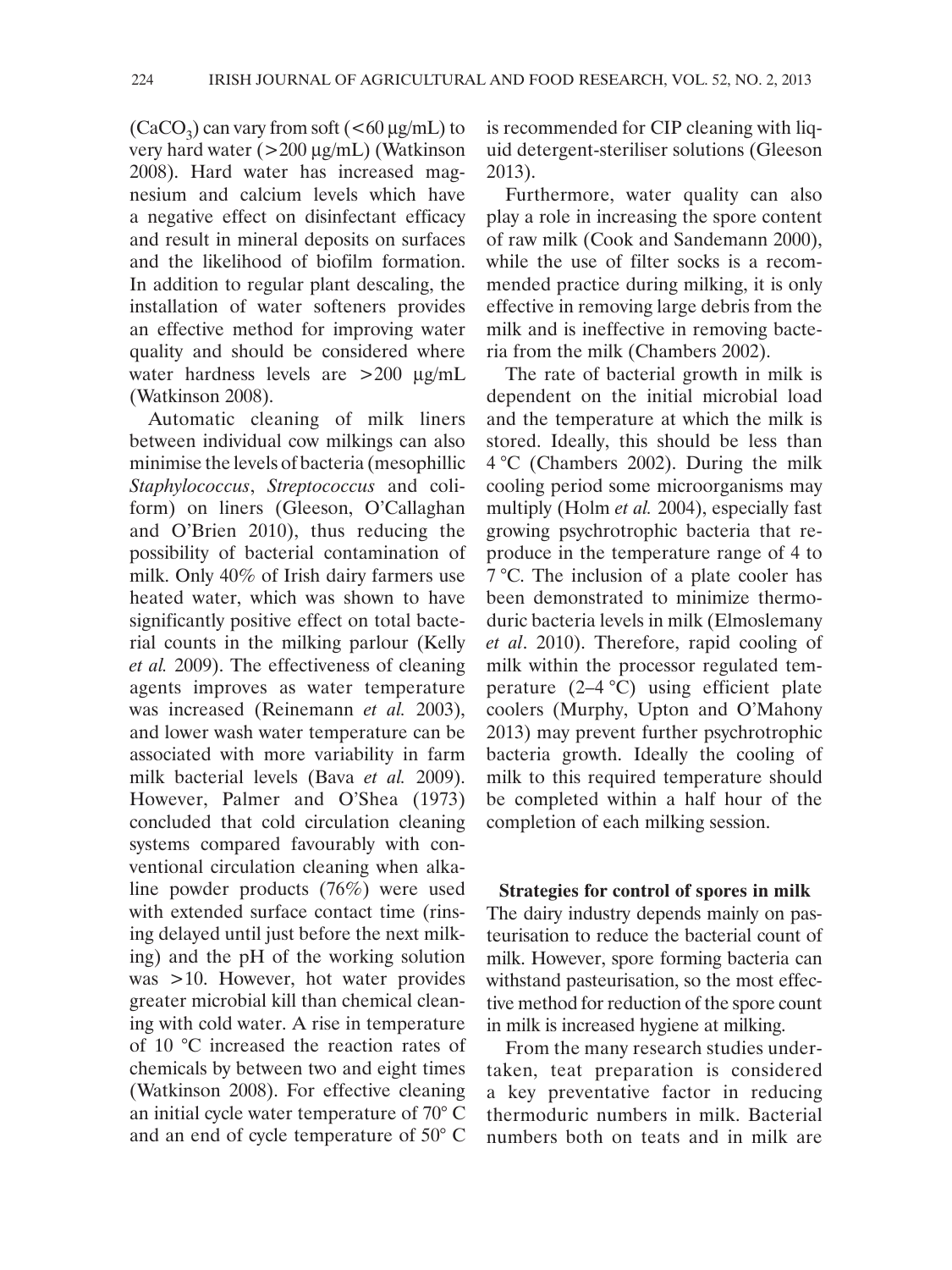minimised when teats are washed and dried with individual paper towels or disinfected and dried with individual paper towels prior to milking. Particular attention should be paid to teat preparation whilst cows are indoors, during periods of wet weather and extremely dry weather as soil levels which are high in thermoduric bacteria are more likely to be present on teats. Drying of teats prior to cluster attachment is considered critical. To help maintain a clean udder and prevent teats becoming soiled between milkings, cow's tails should be clipped at least three times a year i.e. at calving, mid summer and at housing. The collecting yard and holding yard should be washed down after each milking and the cow platform and milking cluster should be washed regularly during the milking process. However, in-parlour cleaning should not be conducted whilst cows are still present on the platform or the cluster is still attached to a cow.

Following a recommended plant cleaning procedure is critical to the prevention of an environment that will facilitate milk contamination with thermoduric bacteria. In addition to regular plant descaling, the installation of water softeners provides an effective method for improving water quality. As some thermoduric bacteria will multiply at temperatures above 4 °C, cooling of milk should be completed within a half hour of the completion of milking. Other control factors such as automatic cluster cleaning between individual cow milkings, the addition of peracetic acid as a premilking plant rinse and replacing cracked rubberware will also contribute in to minimising thermoduric bacteria levels in milk.

#### **Acknowledgements**

This work was supported by The Dairy Levy Research Trust.

#### **References**

- Andersson, A., Ronner, U. and Granum, P.E. 1995. What problems does the food industry have with the spore-forming pathogens *Bacillus cereus* and *Clostridium perfringens*?. *International Journal of Food Microbiology* **28:** 145–155.
- Herlin, A.H. and Andersson, I. 1996. "Soil Ingestion in Farm Animals. A Review". No. 105. Department of Agricultural Biosystems and Technology. Swedish University of Agricultural Sciences, Lund, Sweden, 39 pages.
- Angelotti, R., Hall, H.E., Foter, M.J. and Lewis, K.H. 1962. Quantitation of *Clostridium perfringens* in foods. *Applied Microbiology* **10:** 193–199.
- Aureli, P. and Franciosa, G. 2002. *Clostridium* spp. In: "Encyclopaedia of Dairy Sciences" (eds. H. Roginski, J.W. Fuquay and P.F. Fox), London, United Kingdom, **1:** 456–463.
- Bava, L., Zucali, M., Brasca, M., Zanini, L. and Sandrucci, A. 2009. Efficiency of cleaning procedure of milking equipment and bacterial quality of milk. *Italian Journal of Animal Science* **8:**  387–389.
- Becker, H., Schaller, G., von Wiese, W. and Terplan, G. 1994. *Bacillus cereus* in infant foods and dried milk products. *International Journal of Food Microbiology* **23**: 1–15.
- Claus, D. and Berkeley, R.C.W. 1986. Genus Bacillus Cohn, 1872. In: "Bergey's Manual of Systematic Bacteriology" (eds. Sneath, P.H.A., Mair, N.S., Sharpe, M.E. and Holt. J.G.), The Williams & Wilkins Co., Baltimore, 2, 1105–1139.
- Chambers, J.V. 2002. The microbiology of raw milk. In: "Dairy Microbiology Handbook" (Third edition), (eds. Robinson, I.K), John Wiley and Sons, Inc., New York, USA, ISBN 0-471-38596-4, pages 39–90.
- Christiansson, A., Bertilsson, J. and Svensson, B. 1999. *Bacillus cereus* spores in raw milk: Factors affecting the contamination of milk during the grazing period. *Journal of Dairy Science* **82:** 305– 314.
- Christiansson, A. 2011. Pathogens in milk: *Bacillus cereus*. In: "Encyclopaedia of Dairy Sciences" (Second Edition), (eds. W.F. John), Academic Press, London, United Kingdom, pages 24–30.
- Cook, G.M. and Sandeman, R.M. 2000. Sources and characterisation of spore-forming bacteria in raw milk. *Australian Journal of Dairy Technology* **55:** 119–126.
- Davies, F.L. and Wilkinson, G. 1973. *Bacillus* in milk and dairy products. In: "The Microbiological Safety of Food" (eds. B.C. Hobbs and J.H.B. Christian), Academic Press, London, United Kingdom, pages 57–67.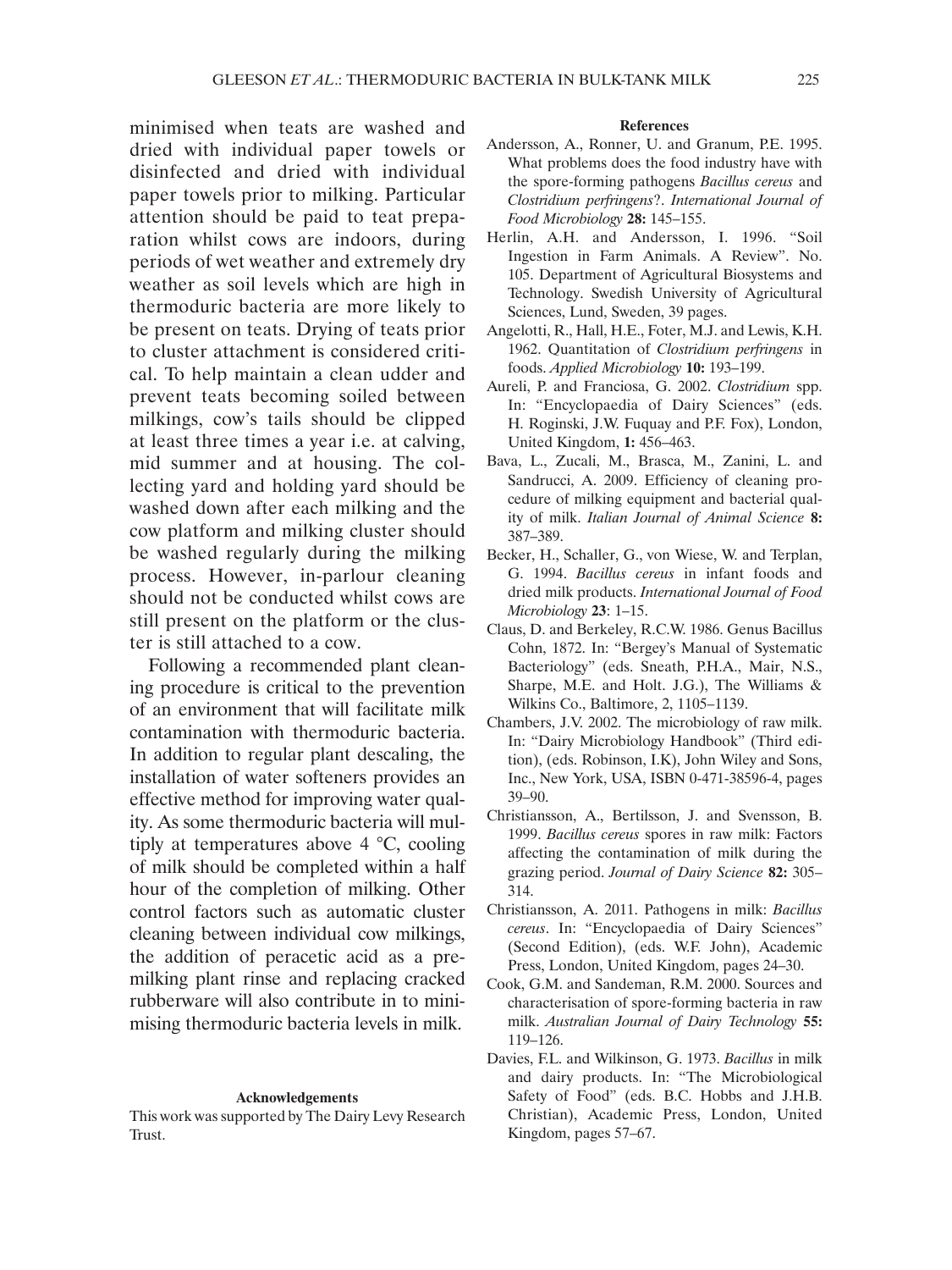- Donnelly, L.S. and Busta, F.F. 1981. Anaerobic sporeforming microorganisms in dairy products. *Journal of Dairy Science* **64:** 161–166.
- Elmoslemany, A.M., Keefe, G.P., Dohoo, I.R., Wichtel, J.J. and Stryhn, H. 2010. The association between bulk tank milk analysis for raw milk quality and on-farm management. *Preventative Veterinary Medicine* **95**: 32–40.
- Elmoslemany, A.M., Keefe, G.P., Dohoo, I.R. and Jayarao, B.M. 2009. Risk factors for bacteriological quality of bulk tank milk in Prince Edward Island dairy herds. Part 2: Bacteria count-specific risk factors. *American Dairy Science Association* **92:** 2644–2652.
- Frank, J.F. and Koffi, R.A. 1990. Surface-adherent growth of *Listeria monocytogenes* is associated with increased resistance to surfactant sanitizers and heat. *Journal of Food Protection* **53**: 550–554.
- Frank, J.F. and Yousef, A.E. 2004. Tests for groups of microorganisms*.* In: "Standard Methods for the Examination of Dairy Products" (eds. Wehr, H.M. and Frank, J.H.), American Public Health Association, Washington DC, USA, pages 227–247.
- Gleeson, D., O'Brien, B., Flynn, J., O'Callaghan, E. and Galli, F. 2009. Effect of pre-milking teat preparation procedures on the microbial count on teats prior to cluster application. *Irish Veterinary Journal* **62:** 461–467.
- Gleeson, D., O'Callaghan, E. and O'Brien, B. 2010. Effect of individual cluster flushing between milkings on the bacterial count on liners. *Proceedings of the 5*th *IDF Mastitis Conference,* 21–24th March, Christchurch, New Zealand, page 719.
- Gleeson, 2013. Milking equipment cleaning guide. Available online: http://www.agresearch.teagasc. ie/moorepark/milkquality [accessed 24 September 2013].
- Gleeson, D. O'Brien, B. and Jordan, K. 2013. The effect of using nonchlorine products for cleaning and sanitising milking equipment on bacterial numbers and residues in milk. *International Journal of Dairy Technology* **66**: 182–188.
- Granum, P.E. 2005. *Bacillus cereus.* In: *"*Foodborne Pathogens: Microbiology and Molecular Biology" (eds*.* P, Fratamico*,* A. Bhunia and J. Smith), Caister Academic Press*,* Norfolk, United Kingdom, pages 409–420.
- Griffiths, M.W. and J.D. Phillips. 1990. Incidence, source and some properties of psychrotrophic *Bacillus* found in raw and pasteurised milk. *International Journal of Dairy Technology* **43:**  62–66.
- Haughton, P., Garvey, M. and Rowan, N. 2010. Emergence of *Bacillus cereus* as a dominant

organism in Irish retailed powdered infant formulae (PIF) when reconstituted and stored under abuse conditions. *Journal of Food Safety* **30:** 814– 831.

- Holm, C., Jepsen, L., Larsen, M. and Jespersen, L. 2004. Predominant microflora of downgraded Danish bulk tank milk. *Journal of Dairy Science* **87:** 1151–1157.
- Hogan, J.S., Smith, K.L., Todhunter, D.A., Schoenberger, P.S., Hueston, W.D., Pritchard, D.E., Bowman, G.L., Heider, L.E and Brokett, B.L. 1989. Bacterial counts in bedding materials used on nine commercial dairies. *Journal of Dairy Science* **72:** 250–258.
- Kelly, P.T., O' Sullivan, K., Berry, D.P., More, S.J., Meaney, W.J., O' Callaghan, E.J. and O'Brien, B. 2009. Farm management factors associated with bulk tank total bacterial count in Irish dairy herds during 2006/07. *Irish Veterinary Journal* **62:** 36–42.
- Magnusson, M., Christiansson, A., Svensson, B. and Kolstrup, C. 2006. Effect of different premilking manual teat-cleaning methods on bacterial spores in milk. *Journal of Dairy Science* **89:** 3866–3875.
- Magnusson, M., Svensson, B., Kolstrup, C. and Christiansson, A. 2007. *Bacillus cereus* in free-stall bedding. *Journal of Dairy Science* **90:** 5473–5482.
- McKinnon, C.H. and Pettipher, G.L. 1983. A survey of sources of heat-resistant bacteria in milk with particular reference to psychrotrophic sporeforming bacteria. *Journal of Dairy Research* **50:** 163–170.
- McKinnon, C.H., Rowlands, G.J. and Bramley, A.J. 1990. The effect of udder preparation before milking and contamination from the milking plants on bacterial numbers in bulk milk of eight dairy herds. *Journal of Dairy Research* **57:** 307–318.
- Mossel, D., Koopman, M. and Jongerius, E. 1967. Enumeration of *Bacillus cereus* in foods. *Applied Microbiology* **15:** 650–653.
- Murphy, P.M., Freyne, T., Gleeson, D., O'Callaghan, E. and O'Brien, B. 2005. Impact of pre-milking teat preparation practices on milk quality. *Proceedings ICAR, Technical series No 10, Physiological and technical aspects of machine milking, Nitra, Slovak Republic*, 26–28 April, pages 279–280.
- Murphy, S.C. 2010. Basic Dairy Bacteriology, Extension Handout (eds. Carey. N.R. Cornell University, Department of Food Science, Stocking Hall, Ithaca, NY 14853, pages 10. http:// foodscience.cornell.edu/cals/foodsci/extension/ upload/CU-DFScience-Notes-Bacteria-General-Dairy-Micro-06-10.pdf. [accessed 24 September 2013].